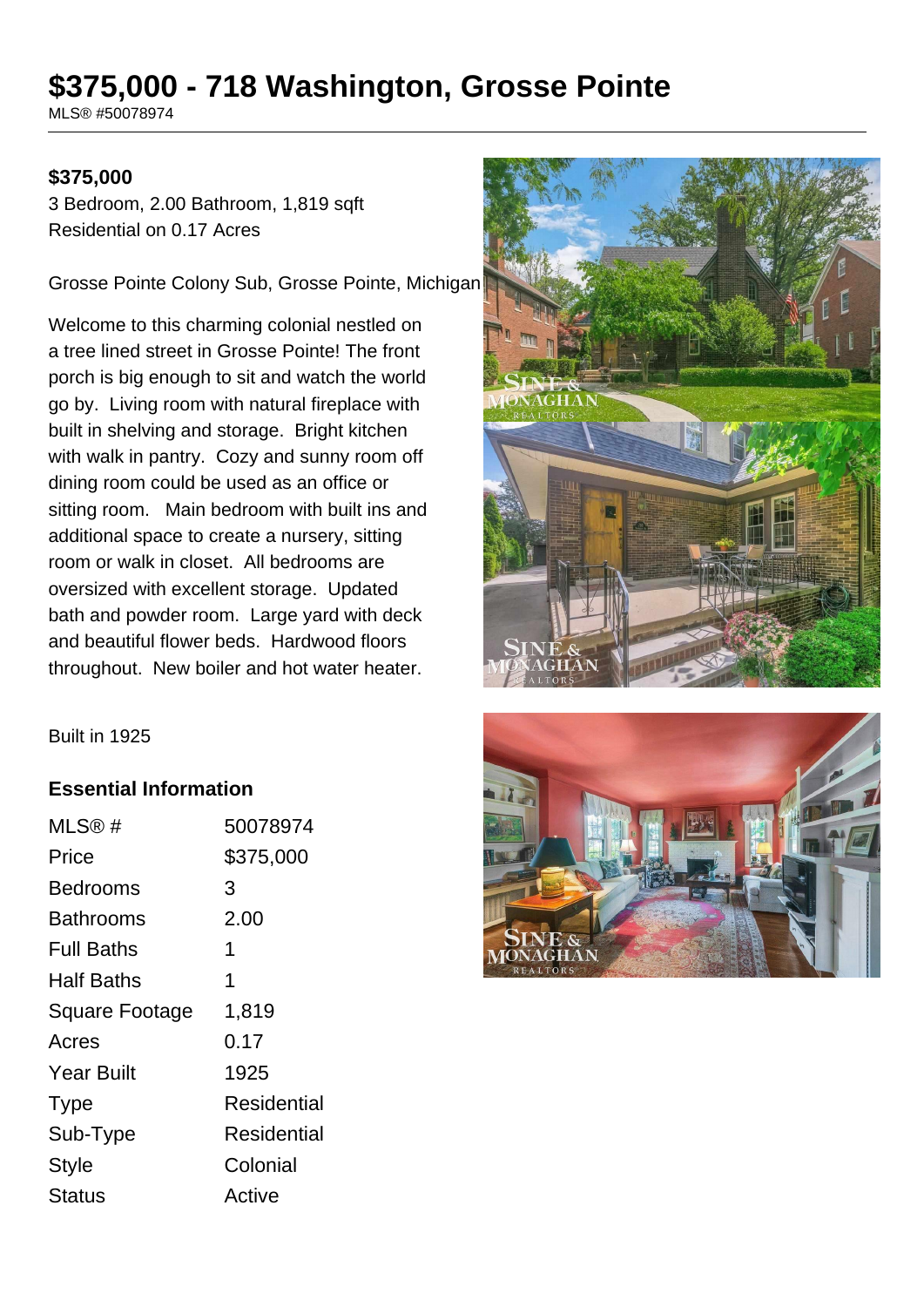# Source MLS MiRealSource Originating MLS MiRealSource

## **Community Information**

| <b>Address</b> | 718 Washington                  |
|----------------|---------------------------------|
| Area           | <b>Grosse Pointe</b>            |
| Subdivision    | <b>Grosse Pointe Colony Sub</b> |
| City           | <b>Grosse Pointe</b>            |
| County         | Wayne                           |
| <b>State</b>   | Michigan                        |
| Zip Code       | 48230                           |

### **Amenities**

| # of Garages | 2        |
|--------------|----------|
| Garages      | Detached |

#### **Interior**

Structure Style 2 Story

#### **Exterior**

| <b>Exterior Features</b> Patio, Porch |                 |
|---------------------------------------|-----------------|
| Foundation                            | <b>Basement</b> |

#### **School Information**

District Grosse Pointe Public Schools

#### **Additional Information**

Zoning Residential

#### **Listing Details**

Listing Office Sine & Monaghan LLC



Provided through IDX via MiRealSource. Courtesy of MiRealSource Shareholder. Copyright MiRealSource.

The information published and disseminated by MiRealSource is communicated verbatim, without change by MiRealSource, as filed with MiRealSource by its members. The accuracy of all information, regardless of source, is not guaranteed or warranted. All information should be independently verified.

Copyright 2022 MiRealSource. All rights reserved. The information provided hereby constitutes proprietary information of MiRealSource, Inc. and its shareholders, affiliates and licensees and may not be reproduced or transmitted in any form or by any means, electronic or mechanical, including photocopy, recording, scanning or any information storage and retrieval system, without written permission from MiRealSource, Inc.